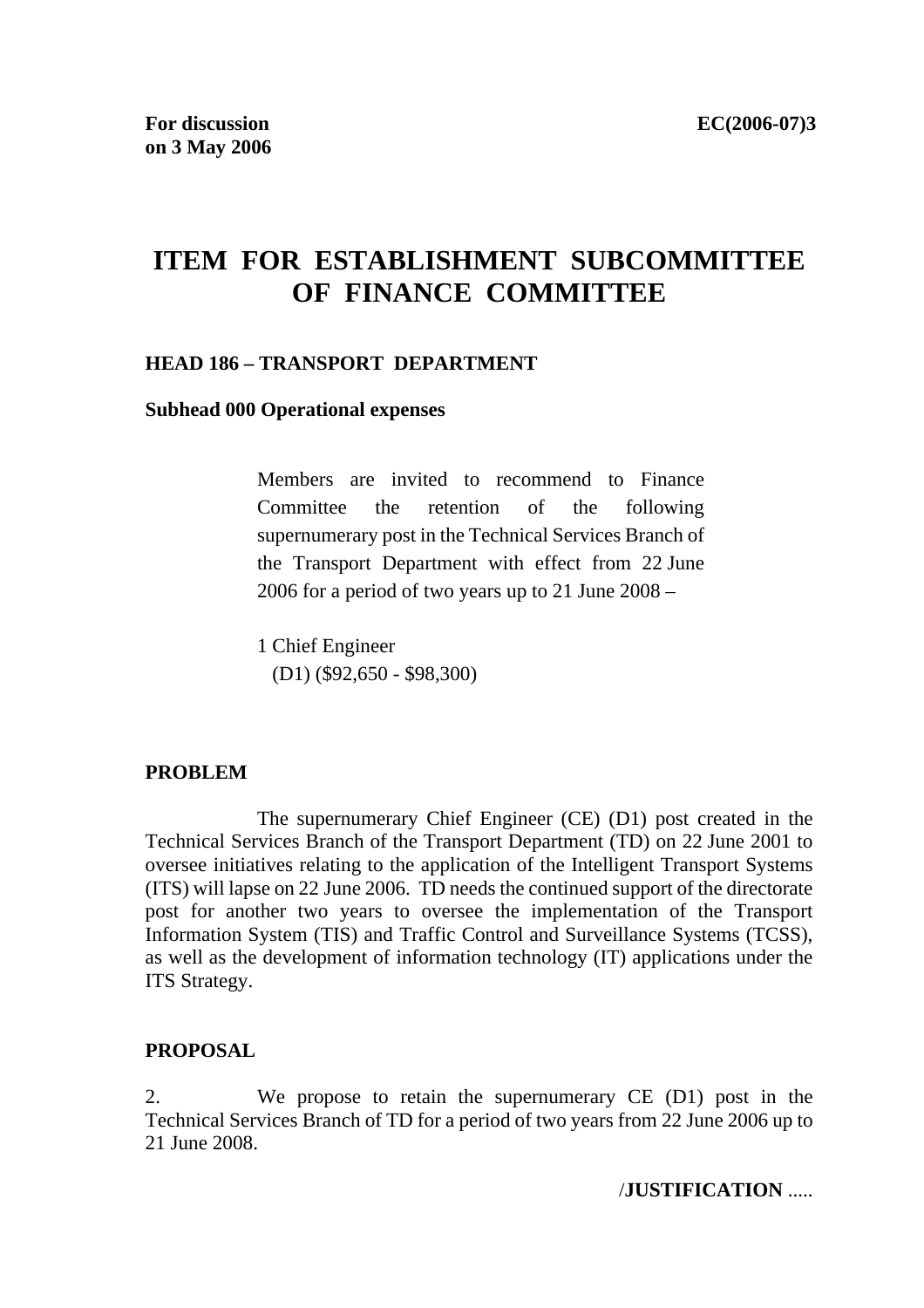Encl. 1

#### **JUSTIFICATION**

#### **Creation of the Post**

3. On 22 June 2001, the Finance Committee (FC) approved vide EC(2001-02)11 the creation of the supernumerary CE post, namely, the Chief Engineer/Intelligent Transport (CE/iT) post, for a period of five years up to 21 June 2006 to cope with the increased complexity and volume of work on the development and implementation of ITS. When the post was created in June 2001, major tasks to be dealt with by CE/iT in the five-year tenure included the implementation of key projects under the proposed ITS Strategy, namely TIS, Journey Time Indication System (JTIS), Traffic Management and Information Centre (TMIC) and TCSS facilities on Strategic Road Network; and the promotion of development of ITS applications through public/private collaboration. The job description of the CE/iT post when approved in June 2001 is at Enclosure 1. As it is expected that the outstanding projects under the ITS Strategy can only be completed by 2008, it is necessary to retain the post for another two years.

**Tasks Undertaken by CE/iT since June 2001** 

4. Since the creation of the post in June 2001, CE/iT has formulated action plans for implementing the key projects under the ITS Strategy, promoted the development of ITS applications through public/private collaboration, co-ordinated and liaised with concerned parties to implement the key projects and planned resources for new initiatives. The tasks completed include the expansion of the traffic condition services on the Internet, provision of the JTIS on Hong Kong Island and the related Traffic Speed Map, establishment of a Traffic Control Centre (TCC) which is a pilot scheme of the TMIC, award of a contract for the implementation of TIS, completion of the Investigation Study on the Expansion of Speed Enforcement Camera System, and planning for the studies on congestion charging and use of advanced technologies in incident management.

5. As far as the TCSS is concerned, the tasks so far completed include the implementation of TCSS for Tsing Yi North Coastal Road, and Hong Kong-Shenzhen Western Corridor/Deep Bay Link; replacement of the TCSS in the Airport Tunnel and Aberdeen Tunnel; and the provision of Closed Circuit Television (CCTV) systems on Tolo Highway between Ma Liu Shui and Tai Po and approach roads to the Disneyland in Penny's Bay. Besides, CE/iT is overseeing the planning and design for the provision of additional CCTV cameras and variable message signs in the urban areas and New Territories; TCSS for Tolo Highway and Fanling Highway between Tai Hang and Yuen Chau Tsai, Tuen Mun Road, Central-Wanchai Bypass, Hong Kong-Zhuhai-Macao Bridge and North Lantau Highway Connection. He is currently monitoring the implementation of TCSS in Tung Chung Road, Route 8 between Sha Tin and Tsing Yi and Route 9 extension in Tsuen Wan.

/**Outstanding** .....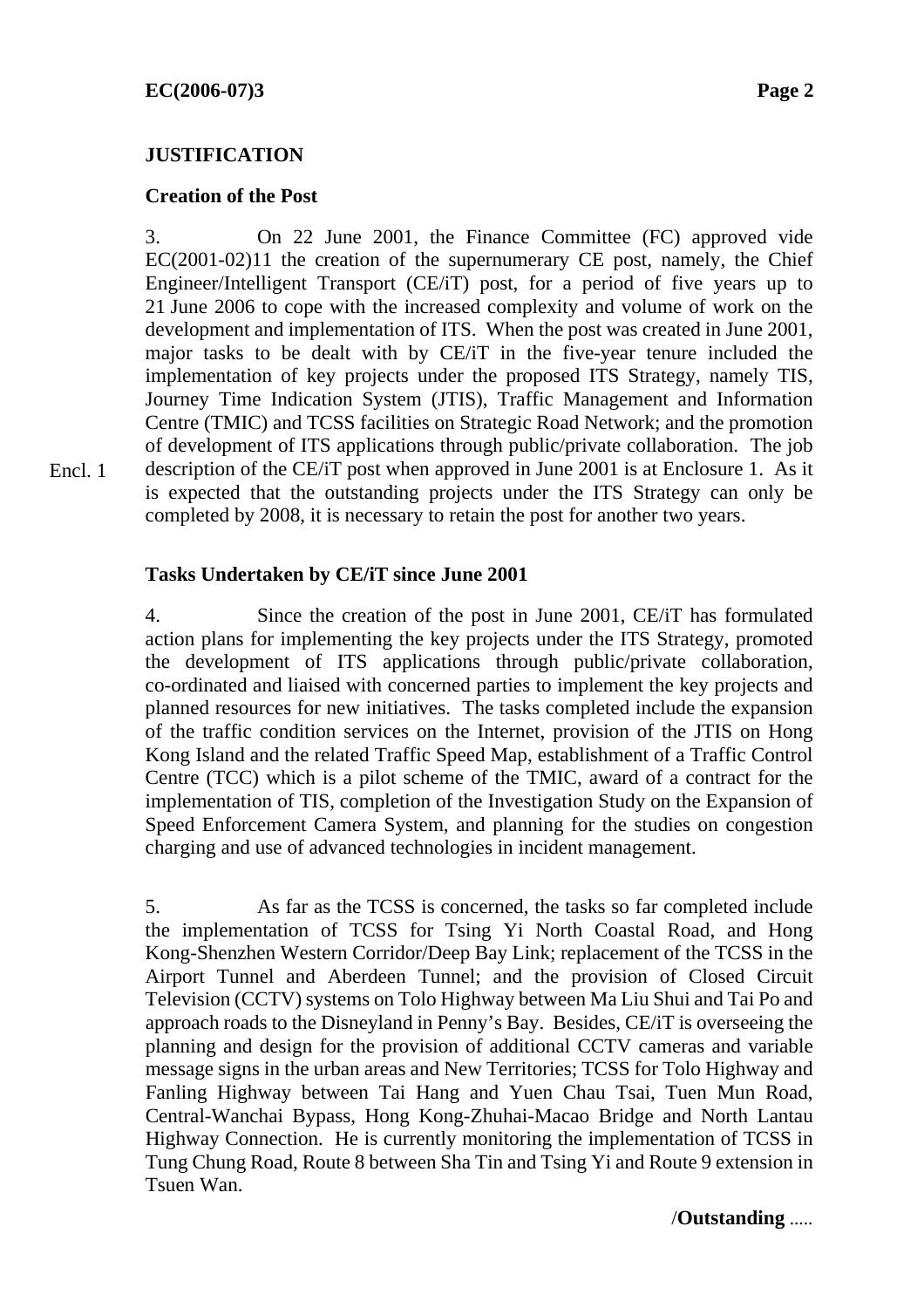#### **Outstanding and New Tasks**

# **(A) Transport Information System**

#### *Original proposal*

Encl. 2

6. One of the key recommendations under the ITS Strategy is the establishment of a centralised TIS, which is a centralised data warehouse for the collection, processing and dissemination of comprehensive transport information. Two key services, namely the Intelligent Road Network (IRN) and Public Transport Information Services (PTIS) will be provided under the TIS. A brief on the TIS is at Enclosure 2. CE/iT is responsible for managing the TIS project to ensure its timely and satisfactory completion.

#### *Subsequent development*

7. With the funding of \$63.6 million approved by FC vide FCR(2001-02)7 on 1 June 2001, TD invited tenders for the implementation of TIS in April 2002 and awarded the contract in May 2003. The project was originally scheduled for completion in December 2004. However, as reported to the Legislative Council (LegCo) Panel on Transport vide the information paper CB(1)2213/04-05(01) in August 2005, TD experienced difficulties with the contractor, which resulted in serious delay in the implementation of the project. The contract was eventually terminated in February 2005. Throughout the period, CE/iT had closely monitored the progress of the project and took actions to deal with the issues raised by the contractor to ensure that the system design would comply with the requirements as stipulated in the contract. Where there were serious disputes between TD and the contractor at the later stage, CE/iT provided professional support and advice to the top management in the efforts to rescue the project on one hand, and to protect the interests of the Government on the other. When considering proposals put forward by the contractor, CE/iT led the project team to conduct detailed analyses and consulted the concerned stakeholders to ensure that the key components and main functions of the system would not be jeopardised.

8. TIS is one of the major projects under the ITS Strategy which will bring about significant benefits both internally for TD's daily operation and externally to the transport operators, value-added service providers and the general public. Despite the set-back in the development of the project described above, the Administration is keen to implement the TIS as soon as practicable so as to realise the benefits the earliest possible. As such, TD re-tendered the contract for the implementation of the TIS in November 2005.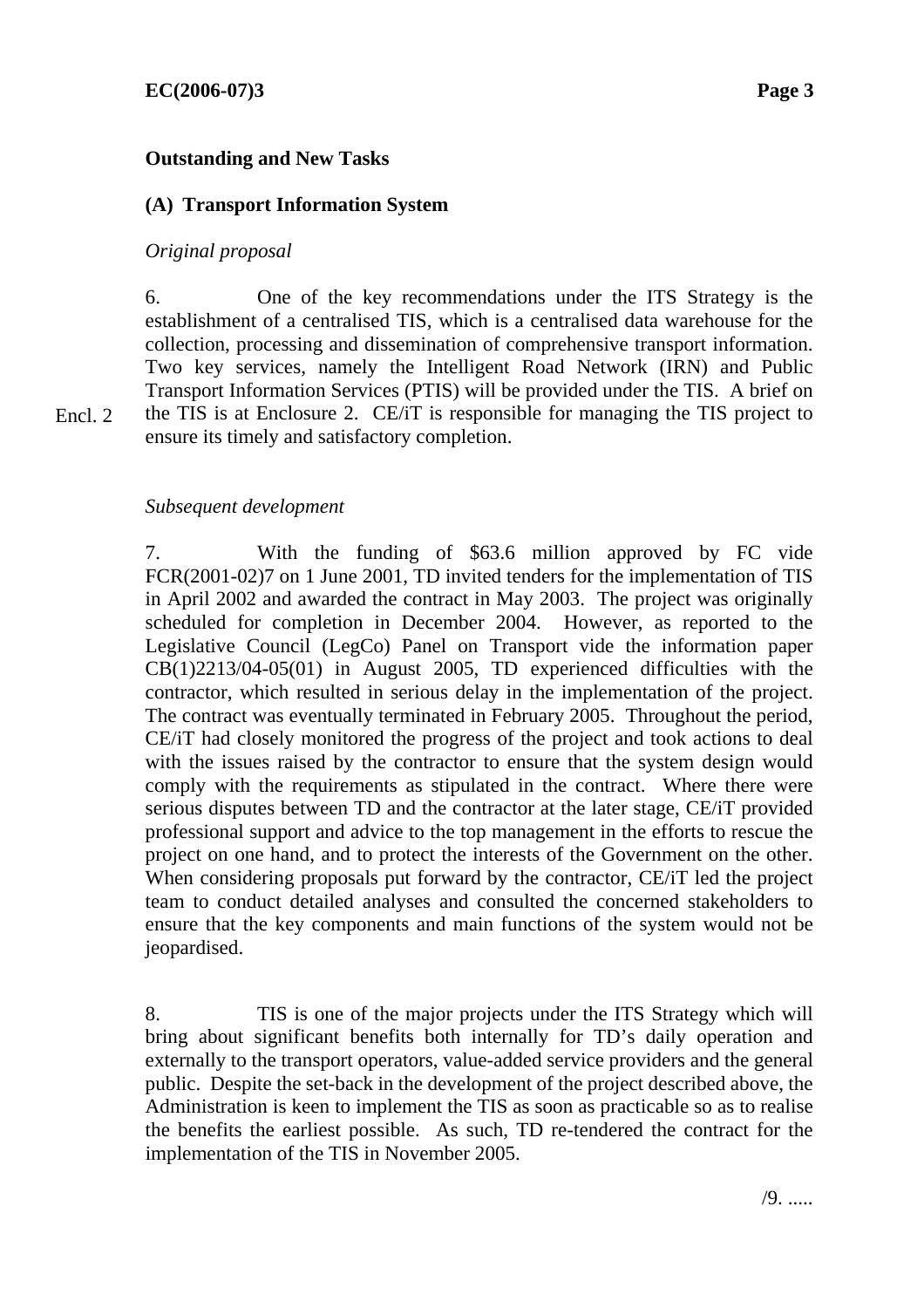9. In preparing the new set of tender documents, CE/iT has closely liaised with the Government Logistics Department and Department of Justice on the terms to be included in the contract in the light of the experience in dealing with the last contract, with a view to avoiding recurrence of the incident. It is essential to continue to keep close liaison with all stakeholders to ensure satisfactory completion of the new contract in a timely manner.

# *Latest position*

10. After the serious traffic congestion on 9 May 2005, the Secretary for the Environment, Transport and Works (SETW) appointed a Task Force to review and recommend measures to enhance emergency transport co-ordination. One of the recommendations is to establish a Geographic Information System (GIS) platform for the collection and dissemination of real-time traffic information and incident management. In this connection, IRN, which makes use of GIS, will provide the infrastructure for consolidating and disseminating real-time information collected from other sources, such as the CCTV systems, JTIS and automatic incident detection systems. In view of the need for an IRN that would provide accurate and updated traffic information to the general public and the strong request from service providers for a common IRN platform to facilitate the development of add-on services, we need to put IRN in place as soon as possible.

11. In the light of the above, when tenders for the new TIS contract were invited in November 2005, the focus was on the provision of IRN, while the provision of PTIS would be implemented separately, as detailed in paragraph 12 below. The latest scope and key tasks of the TIS project are at Enclosure 3. Tender evaluation is near its final stage, and the new contract is expected to be awarded before mid 2006. The contract period is 18 months and the system is scheduled for completion by end 2007. Encl. 3

> 12. On PTIS, in recent years, public transport operators, academic institutions and the private sector have developed a number of products that provide similar service. To avoid duplication of effort and waste of resources, TD will continue to liaise with the service providers to explore partnership opportunities and the best options to implement PTIS in a timely and cost-effective manner. This will require directorate steer in the development of the service and agreement with the service providers on the Government's participation and financial arrangements, such as viable collaboration model options, division of responsibilities and ownership of data and systems. We plan to implement PTIS by end 2007 when the TIS is ready for launch.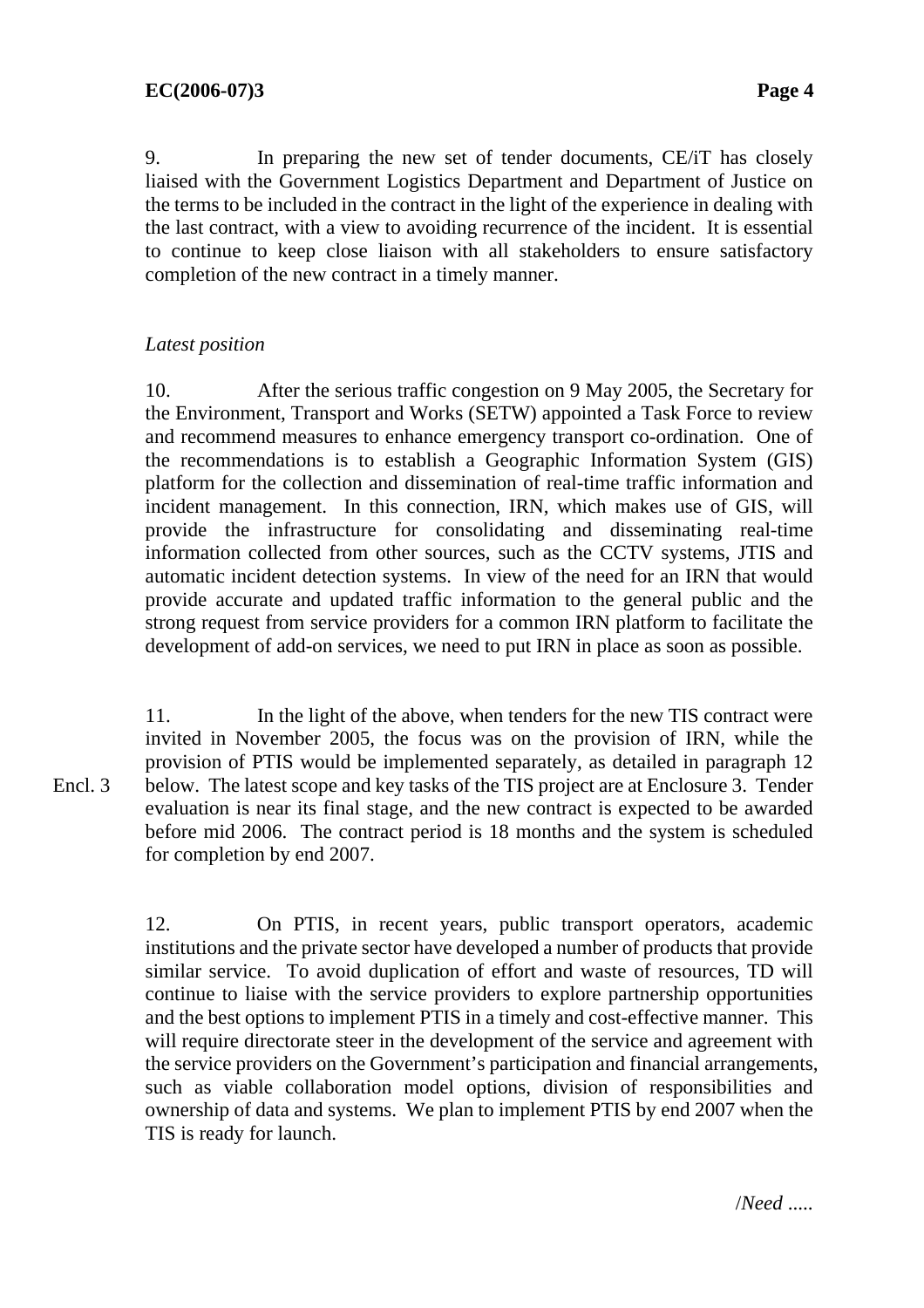# **EC(2006-07)3 Page 5**

#### *Need for the retention of the CE/iT post*

13. To ensure that the TIS project would be implemented smoothly and effectively and commissioned on schedule, a dedicated directorate officer is needed to closely monitor and manage the project plan, including the schedule of key tasks, associated resource requirements, division of responsibilities, collaboration among concerned parties and other related issues. We need to retain the CE/iT post to provide professional advice and direction, and to conduct regular meetings with the senior management of the new contractor to ensure mutual understanding of the requirements, availability of adequate resources and timely resolution of problems, if any, encountered. We consider that a Traffic Engineer at directorate level is required to oversee the business areas of TD and provide the transport expertise to take forward the project on schedule.

14. Apart from project management, the implementation of TIS also entails major changes to the daily operation of TD. We need to retain the CE/iT post to liaise with various stakeholders, including different branches in TD, the public transport operators and relevant government departments. The incumbent will also have to provide guidance in the development of the system architecture for the integration of existing systems containing data on traffic accident, black sites, parking, annual traffic census, car journey time surveys and public transport and common data standards. Many currently stand-alone transaction processes such as the provision of public transport service schedules, transport statistics, traffic light signal data and ad-hoc survey results, will be converted to online processes. A lot of records will be transformed into spatially indexed digital databases. CE/iT will also need to explore with the stakeholders business process re-engineering opportunities to streamline the workflow of relevant business functions, thus enhancing the collection, retrieval and analysis of transport and traffic information. He will also need to provide expert advice on the capabilities and limitations of TIS in terms of traffic and transport data standard, data analysis functions, workflow development, etc., such that a practical approach can be derived. The complexity and sensitivity of the business process re-engineering issues require adequate guidance and prompt decision of a directorate officer.

15. The provision of TIS will facilitate the private sector to develop value-added services, such as public transport and traffic information services and fleet management and car navigation systems, and benefit the public at large. CE/iT is discussing with various telecommunication service providers the arrangements to broadcast real-time traffic information captured by the CCTV systems to mobile phone users. We need to continue to promote collaboration with the private sector and foster the development and provision of value-added services through the use of information generated from TIS. Directorate support is essential for the effective liaison among government bureaux/departments and negotiation with the private sector on partnership opportunities to safeguard the Government's interests in public-private partnership.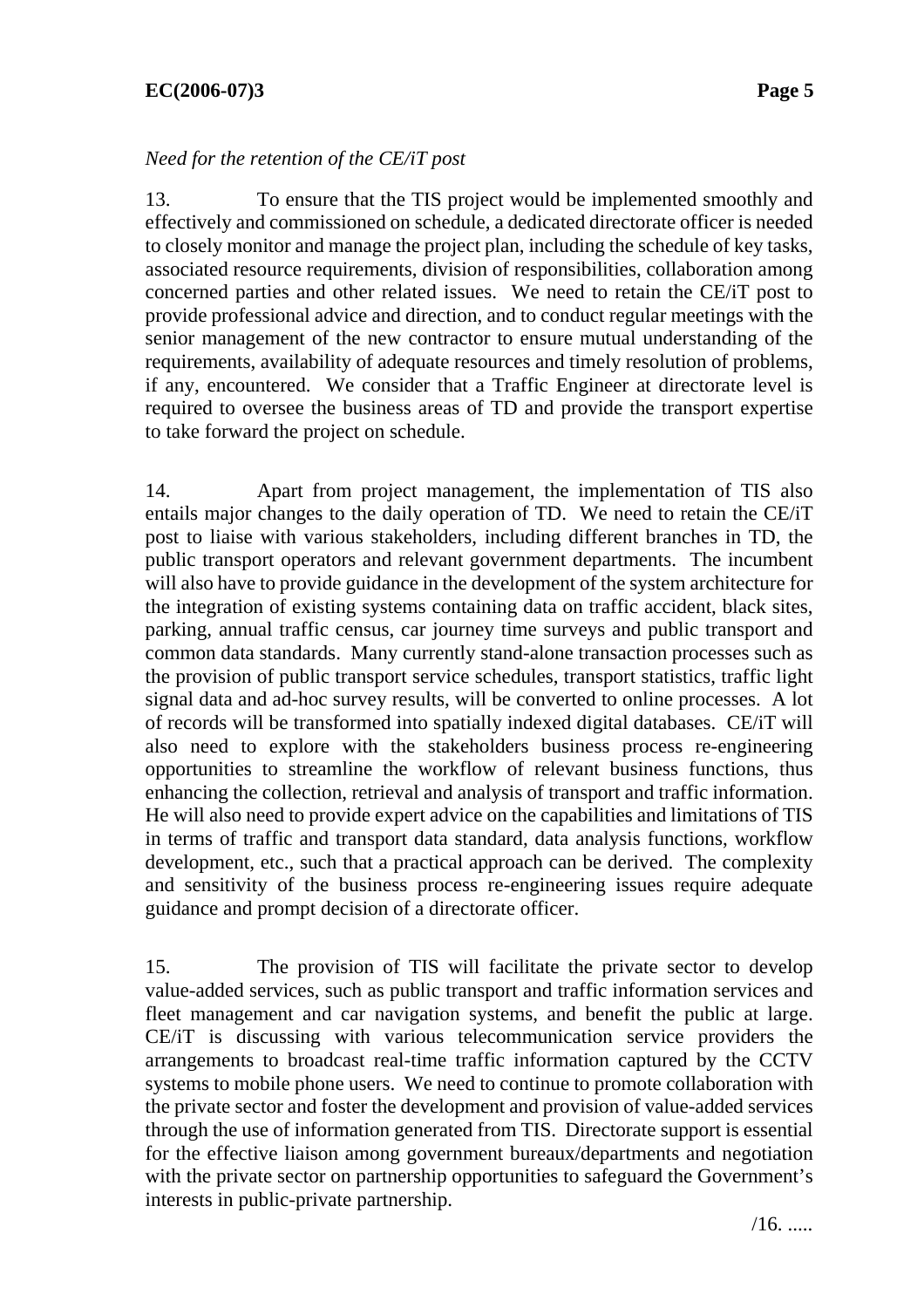16. Both the TIS and PTIS projects are expected to be completed by end 2007. To allow a few months for tackling possible teething problems after the commissioning of the systems, we propose to retain the CE/iT post up to 21 June 2008 to meet the operational needs.

#### **(B) Traffic Control and Surveillance Systems**

#### *Projects to be implemented in the coming years*

17. Another key recommendation of the ITS Strategy is the provision of TCSS on all strategic roads to enhance the traffic management framework. TCSS mainly include CCTV cameras, incident detectors, variable message signs, variable speed limit signs and lane control signals. They enable TD to monitor traffic conditions, detect traffic incidents, provide motorists with important traffic information and divert traffic to improve traffic management. If the proposed retention of the CE/iT post is approved, in the coming two years, the incumbent will continue the planning and implementation of those on-going projects listed in paragraph 5 above, including TCSS for Central-Wanchai Bypass, Hong Kong-Zhuhai-Macao Bridge, North Lantau Highway Connection, Tung Chung Road, Route 8 between Sha Tin and Tsing Yi, Tuen Mun Road, etc. He will also carry out the planning of TCSS for Central Kowloon Route. In addition, he will continue to provide guidance on the operation and maintenance of the existing and newly completed TCSS/CCTV systems.

#### *Need for the retention of the CE/iT post*

18. In view of the advancement of technologies, TCSS are becoming more complex and their interface with other systems more complicated. The involvement at directorate level is particularly important throughout the planning and implementation stages, especially for cross-boundary routes such as the Hong Kong-Zhuhai-Macao Bridge and North Lantau Highway Connection, the construction of which is under a very tight timeframe and requires close liaison with the Mainland authorities. Continuous directorate support will be required for the on-going TCSS projects. We would review the establishment of TD when the CE/iT post lapses in mid 2008, having regard to the prevailing workload, and explore the possibility of assigning the residual work to other directorate officer(s).

#### **(C) Other Initiatives under ITS Strategy**

19. Apart from TIS and TCSS, ITS Strategy has also recommended the development of other new initiatives, namely JTIS and TMIC. In the past years, CE/iT led the development of these two initiatives. Specifically, JTIS on Hong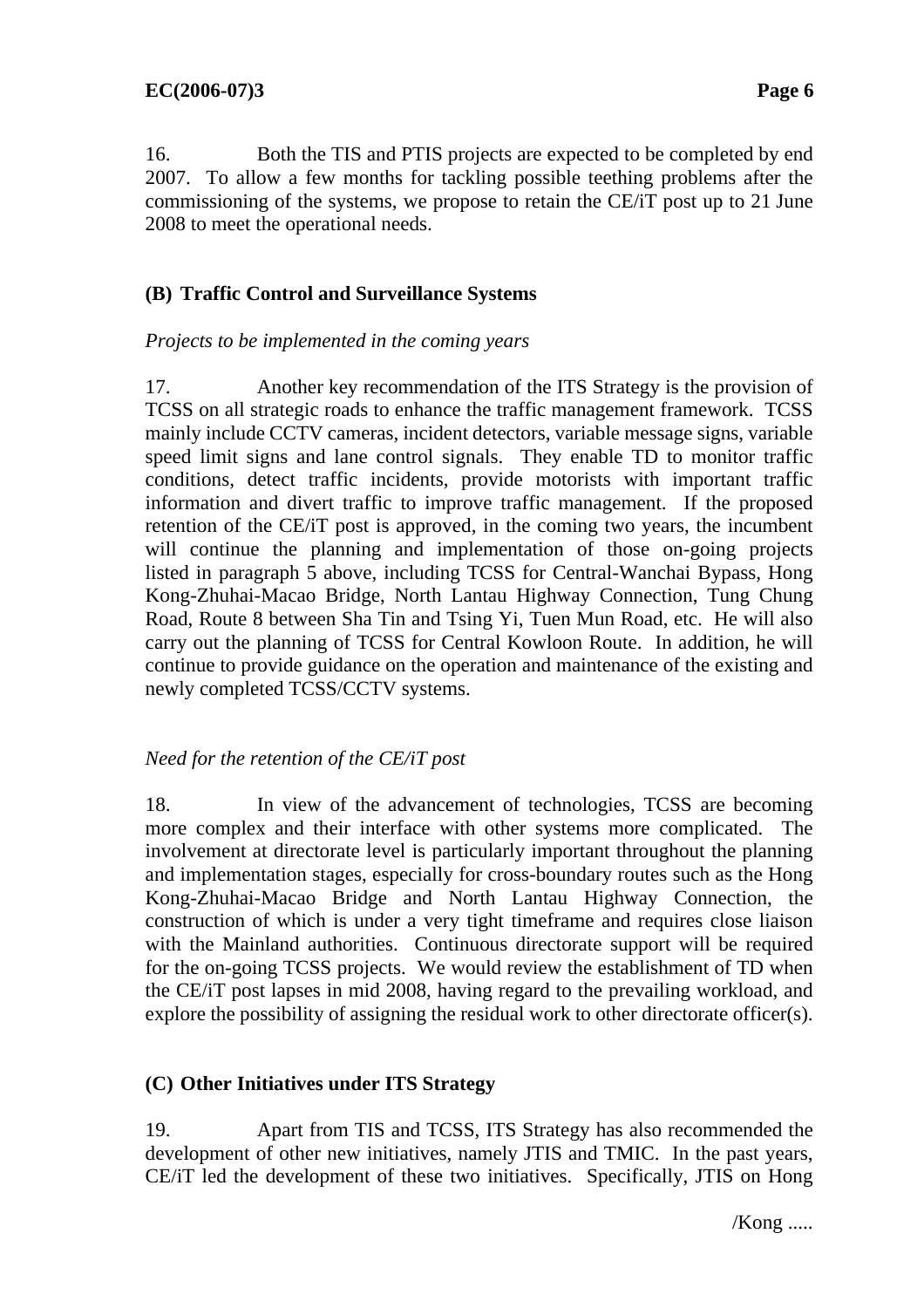Kong Island and the related Traffic Speed Map were launched in 2003 and 2005 respectively, and a TCC was established in 2003. However, in view of CE/iT's heavy involvement in other major initiatives under the ITS Strategy as mentioned in paragraphs 4 and 5 above, and the relevance of JTIS and TMIS to the work of other CEs in TD, the responsibilities for taking forward these two initiatives further have since been handed over to other CEs, so that CE/iT can concentrate on the implementation of TIS and TCSS projects, as well as development of IT systems/applications under the ITS Strategy. A brief on these two initiatives and their latest developments is at Enclosure 4.

Encl. 4

# **(D) Other IT Systems/Applications**

20. CE/iT is currently supported by the Intelligent Transport Systems Section and the Traffic Control and Surveillance Section in carrying out the tasks mentioned above. If the proposed retention of the post is supported, CE/iT will also oversee the Computer Services Section and Infrastructure Section to ensure that the development of other IT applications within TD would tie in with TIS. He will direct the implementation of the IT strategy and the effective use and maintenance of existing information systems in TD. While he will be supported by a team of professional and technical IT staff, his expertise in transport operation and traffic management is essential to ensure that the operational requirements of TD will be fully met.

- 21. In particular, CE/iT's input is required for the following items
	- (a) the implementation and enhancement of the infrastructure network in order to meet the implementation requirements of TIS;
	- (b) the development of IT applications to facilitate the dissemination of emergency traffic information to the public via TD's website and mobile phones;
	- (c) the employment of advanced technologies in the enhancement of the emergency transport co-ordination system to facilitate inter- and intra-departmental communication in the event of emergency traffic incidents; and
	- (d) the steer and management of the information security policy in TD including the IT security on the ITS applications to CCTV, JTIS, Area Traffic Control (ATC) and the future TIS.

We anticipate that these projects would be completed by mid 2008. We would review the establishment of the Computer Services Section and Infrastructure Section nearer the time, having regard to the prevailing workload, and explore the possibility of redeploying them to come under the supervision of other directorate officer(s) when the CE/iT post lapses.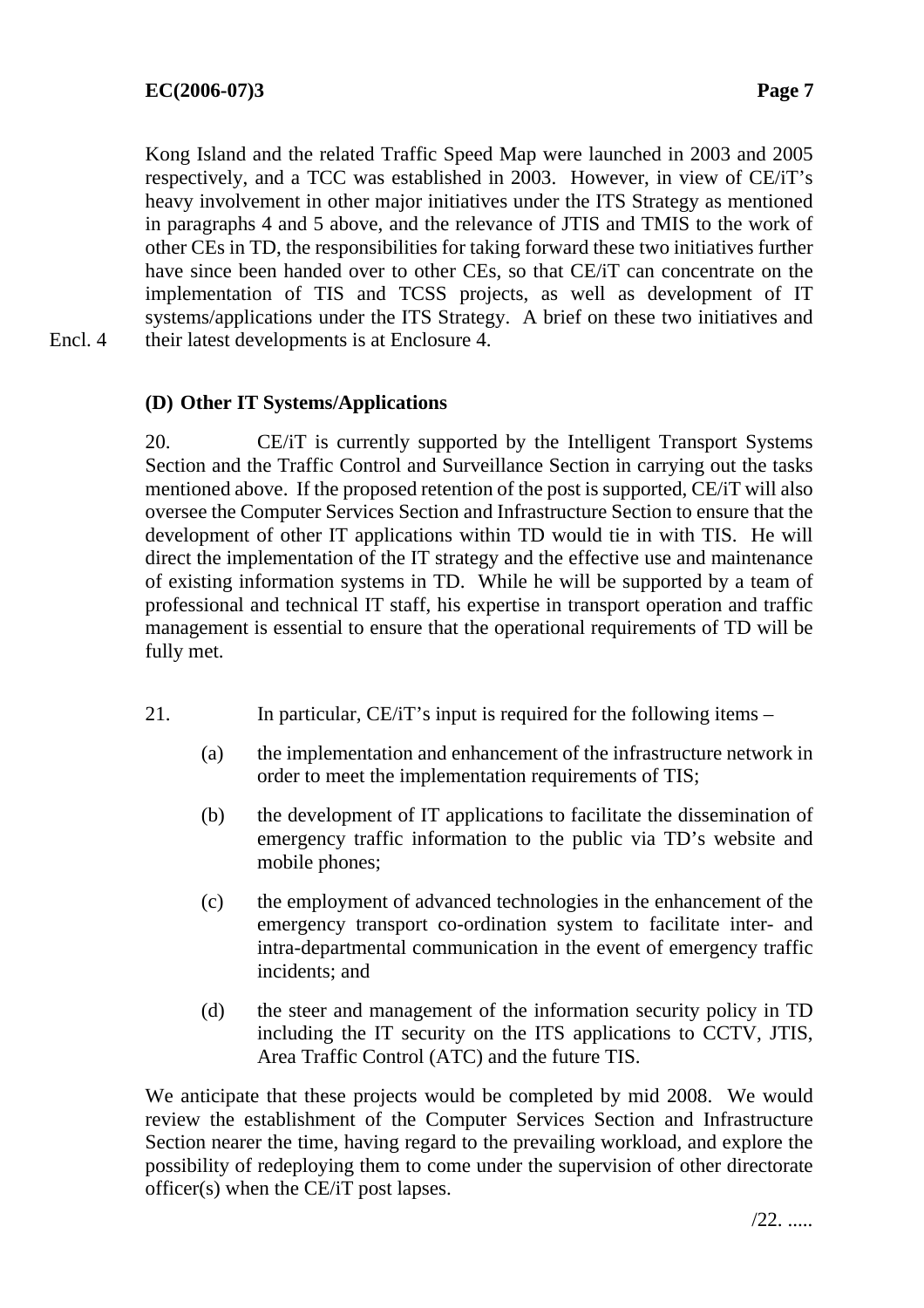22. The revised job description of CE/iT and the existing and proposed organisation chart of TD are at Enclosure 5 and Enclosure 6 respectively. Encls.

# 5 & 6

#### **ALTERNATIVES CONSIDERED**

23. We have examined critically the possibility of assigning the responsibilities being or to be undertaken by CE/iT as detailed above to the other six CEs in TD but consider this not feasible. CE/Strategic Roads and CE/Priority Railway are fully engaged in overseeing the planning and implementation of strategic road projects and railway projects respectively. CE/Traffic and Transport Survey is looking after various traffic and transport surveys and has taken up the responsibility of overseeing the planning for expansion of the JTIS on Kowloon side. CE/Transport Planning is responsible for the planning of the transport infrastructure. CE/Road Safety and Standards covers road safety and standards issues and provides support to the Road Safety Council in formulating road safety policies and strategies. The remaining CE/Traffic Control deals with the planning and implementation of new ATC systems and CCTV systems for signalised road intersections and the operation and expansion of the existing systems. He will also oversee the setting up of an enhanced Emergency Transport Co-ordination Centre (transformed from the existing TCC) and ATC Centre. The CEs are all fully engaged in their own schedules of duties.

24. We have also considered putting the key tasks concerned under the direct supervision of an Assistant Commissioner for Transport (AC for T) (D2). However, most of the tasks require frequent communication with and intensive involvement in the work of working teams and different stakeholders. It is more appropriate and effective for a directorate officer at CE (D1) level to handle the tasks, thus sparing the AC for T to concentrate on the overall strategy formulation, the monitoring of the progress of the projects, alignment at the top level with counterparts and resource acquisition and management.

#### **FINANCIAL IMPLICATIONS**

25. The additional notional annual salary cost at mid-point of the proposal is \$1,144,200. The full annual average staff cost of the proposal, including salaries and staff on-costs, is \$1,703,000. The additional resources required will be met by internal redeployment of existing resources within the Environment, Transport and Works Bureau. The proposal is covered in ECI(2005-06)6.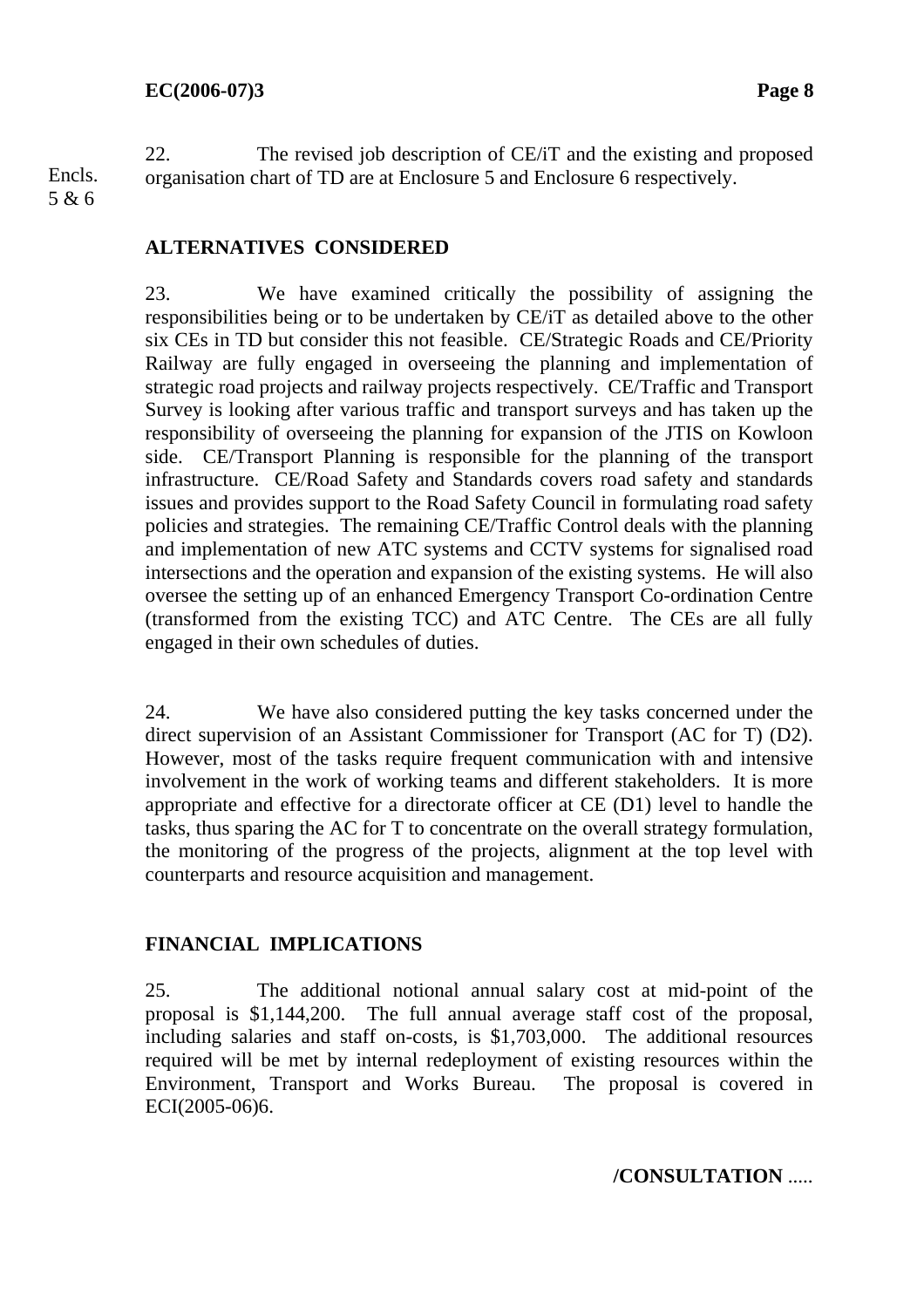#### **CONSULTATION WITH LEGISLATIVE COUNCIL PANEL**

26. We circulated an information paper to the LegCo Panel on Transport on 18 March 2006. Members noted the content of the staffing proposal and did not have any comments.

# **BACKGROUND INFORMATION**

27. According to the recommendations of the ITS Strategy Review Study conducted by TD in 2001, a centralised TIS and a more comprehensive traffic management framework should be established to enhance traffic flow and safety of our road network. We took forward the core projects recommended by the ITS Strategy Review and updated Members of the LegCo Panel on Transport on the progress in May 2002 and March 2003. Since then, we have pressed ahead with the various initiatives. In the wake of the serious traffic congestion on 9 May 2005, SETW appointed a Task Force to review and recommend measures to enhance emergency transport co-ordination. The Task Force has completed the review and made 56 recommendations. We have reviewed our ITS Strategy in the light of the recommendations and submitted an information paper to the LegCo Panel on Transport in August 2005 to update Members of the progress of the ITS.

#### **ESTABLISHMENT CHANGES**

28. The establishment changes in TD for the past two years are as follows –

| <b>Establishment</b> | <b>Number of posts</b>                     |                              |                              |
|----------------------|--------------------------------------------|------------------------------|------------------------------|
| (Note)               | <b>Existing</b><br>(as at 1 April<br>2006) | as at<br><b>1 April 2005</b> | as at<br><b>1 April 2004</b> |
| A                    | $26 + (2)$                                 | $26 + (2)$                   | $26 + (3)$                   |
| B                    | 268                                        | 268                          | 268                          |
|                      | 941                                        | 944                          | 980                          |
| <b>Total</b>         | $1235 + (2)$                               | $1238 + (2)$                 | $1274 + (3)$                 |

Note:

- $A$  ranks in the directorate pay scale or equivalent
- B non-directorate ranks the maximum pay point of which is above MPS Point 33 or equivalent
- C non-directorate ranks the maximum pay point of which is at or below MPS Point 33 or equivalent and Model Scale I
- ( ) number of supernumerary directorate posts
- # as at 1 April 2006, there is no unfilled permanent directorate post in TD.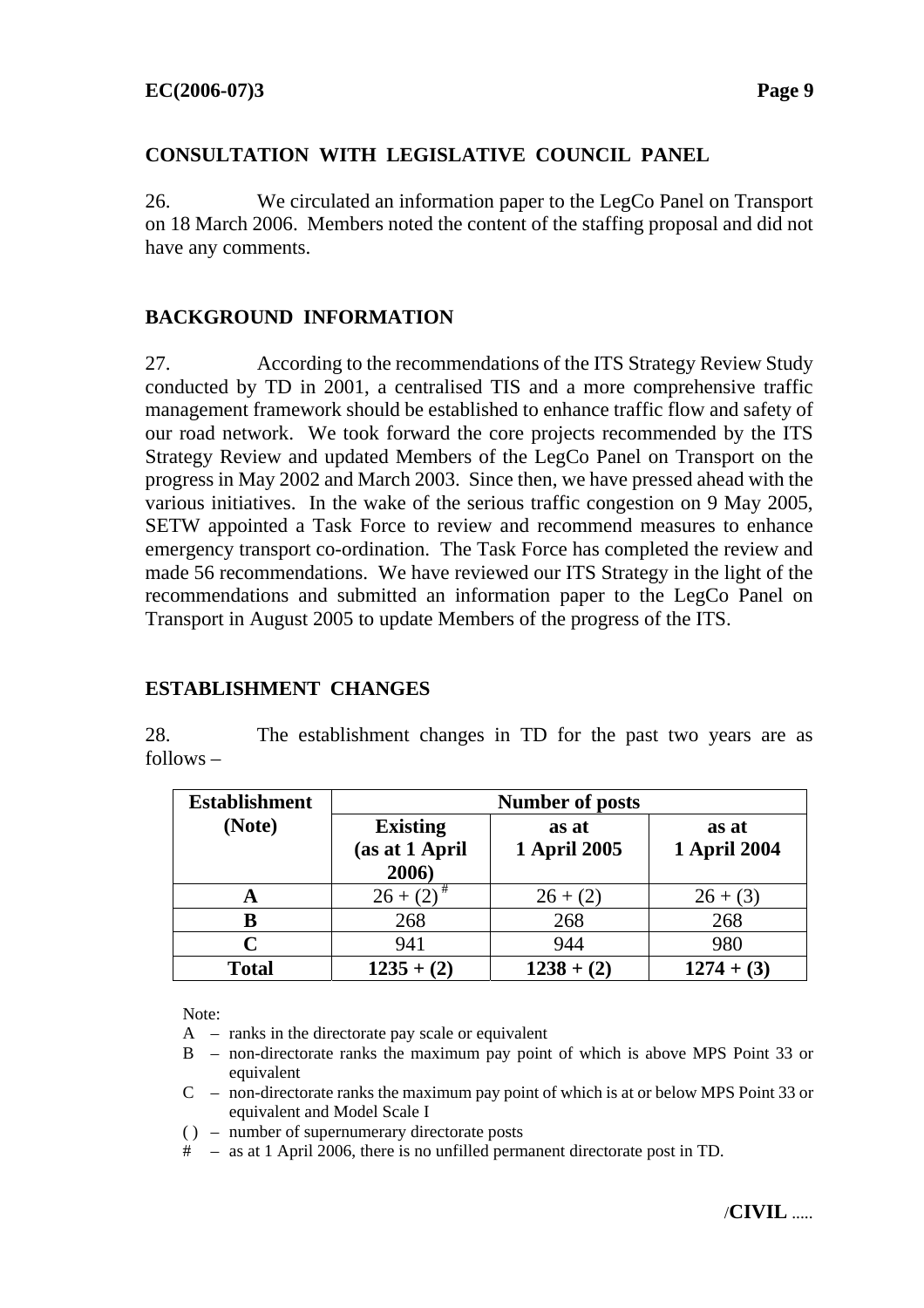#### **CIVIL SERVICE BUREAU COMMENTS**

29. The Civil Service Bureau is satisfied that the proposed retention of the supernumerary CE post for two years will sustain the directorate input required to oversee the implementation of the major outstanding projects under the ITS Strategy of TD. The grading and ranking of the proposed post is appropriate having regard to the level and scope of responsibilities and the professional input required.

# **ADVICE OF THE STANDING COMMITTEE ON DIRECTORATE SALARIES AND CONDITIONS OF SERVICE**

30. As the post is proposed on a supernumerary basis, its retention, if approved, will be reported to the Standing Committee on Directorate Salaries and Conditions of Service in accordance with the agreed procedure.

------------------------------------

Environment, Transport and Works Bureau April 2006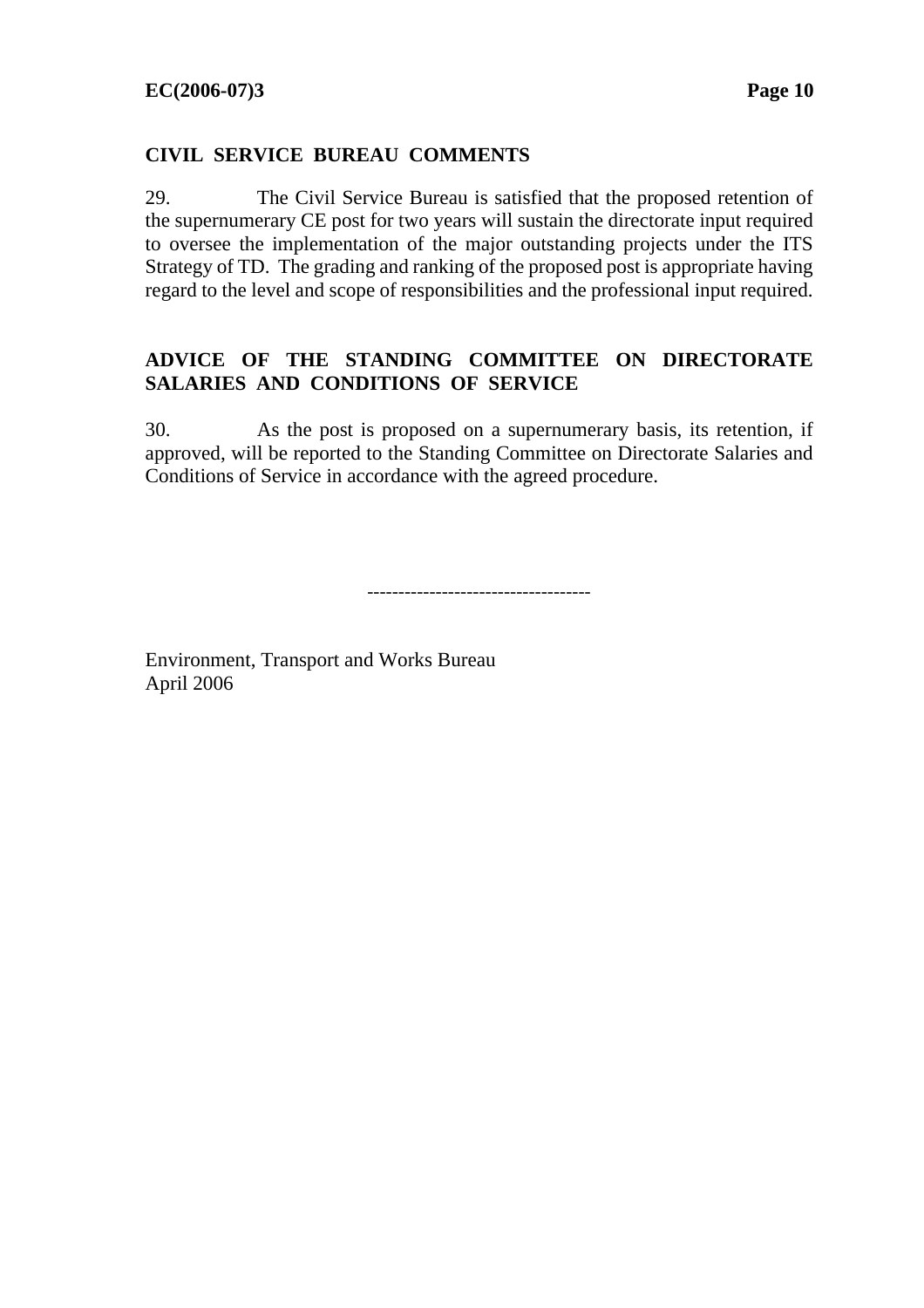# **Original Job Description for Chief Engineer/Intelligent Transport**

(as shown in Enclosure 5 to EC(2001-02)11 and approved by the Finance Committee in June 2001)

**Rank** : Chief Engineer (D1)

**Responsible to** : Assistant Commissioner for Transport/Technical Services (D2)

# **Main Duties and Responsibilities** –

- 1. To promote and execute action plans for implementing the key projects under the proposed Intelligent Transport Systems (ITS) Strategy.
- 2. To promote the development of ITS applications through public/private collaboration.
- 3. To provide guidance for the implementation of the key projects under the proposed ITS Strategy including Transport Information System, Traffic Management and Information Centre and Journey Time Indication System.
- 4. To co-ordinate and liaise with other branches in Transport Department, other government departments, transport operators, system suppliers/integrators and service providers for the implementation of the key projects.
- 5. To plan and co-ordinate resources for new initiatives of ITS applications.
- 6. To plan and implement the provision of Traffic Control and Surveillance facilities on the existing Strategic Road Network.
- 7. To provide traffic engineering input for the development of information technology in Transport Department.
- 8. To consult Transport Advisory Committee, Legislative Council Panel on Transport and other concerned parties, and attend meetings as necessary, on the recommendations of the ITS Strategy Review.

---------------------------------------

9. To oversee the administration of the Intelligent Transport Division.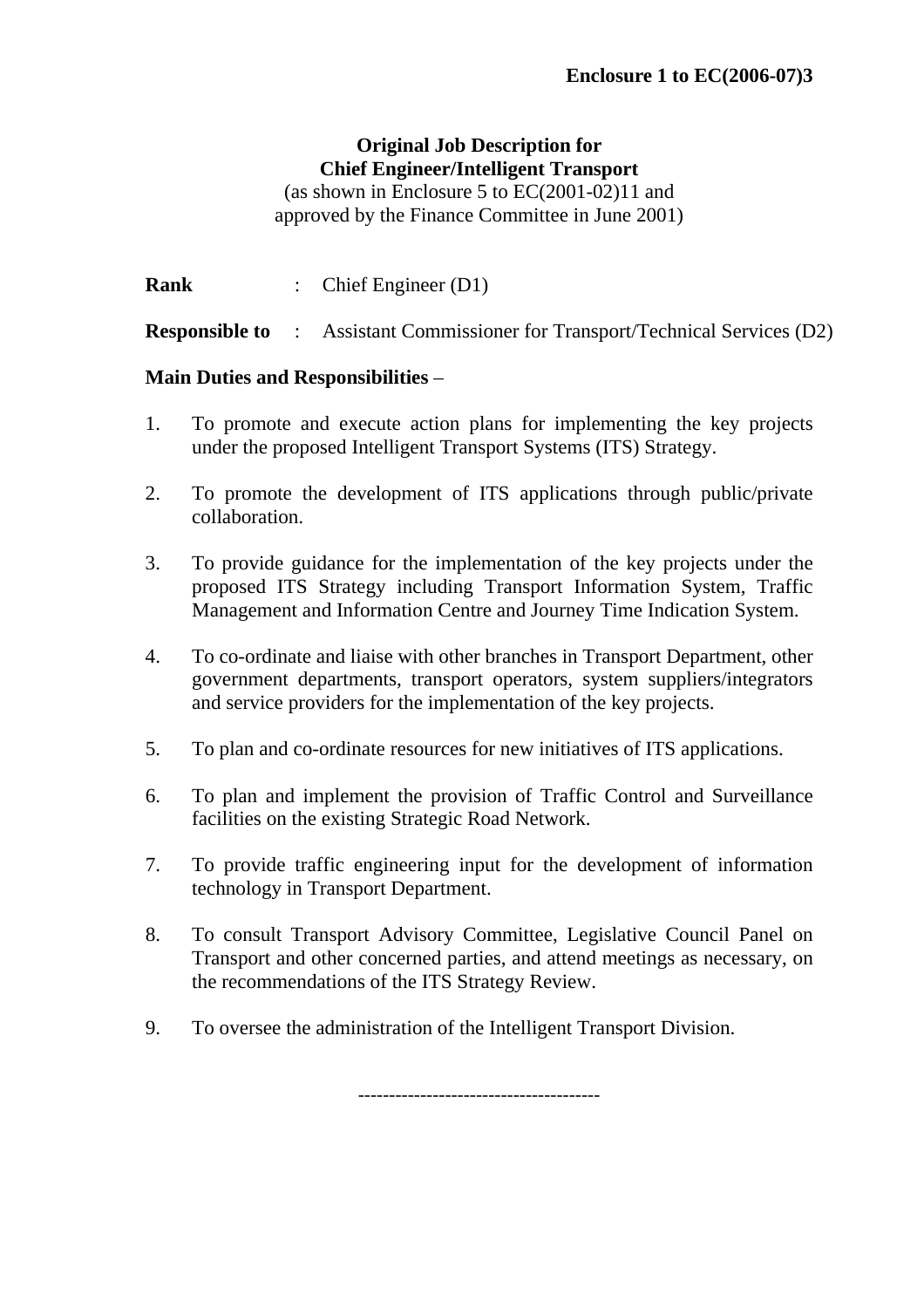#### **Brief on the Transport Information System project**

 It is the Government's policy to promote wide application of innovation and technology to add value to our services. On the transport front, the Administration will pursue the Intelligent Transport Systems (ITS) to achieve its policy objective. In 2000-01, the Transport Department (TD) conducted an ITS Strategy Review Study with a view to developing a long-term ITS deployment plan for Hong Kong. The Study recommended the establishment of a centralised Transport Information System (TIS) and a more comprehensive traffic management framework to enhance traffic flow and safety of our road network. The Study further suggested that private sector initiatives should be encouraged to make use of these systems to provide tailor-made services to individual road users. The proposed ITS Strategy was presented to Legislative Council (LegCo) Panel on Transport in March 2001 and Members generally supported the Strategy.

2. TIS is one of the major projects under the ITS Strategy. It is a computerised system which integrates transport and traffic data into a common, structurally formatted central database to enable information sharing and data analysis in an efficient and effective manner. It will collect, process, analyse and disseminate comprehensive transport information including traffic conditions, progress of road works, traffic diversion measures, public transport services and traffic incidents. TIS will provide two key services, namely, the Intelligent Road Network (IRN) and the Public Transport Information Service (PTIS). IRN will provide up-to-date information on traffic directions, turning movements at road junctions and stopping restrictions, etc. Upon completion of the IRN, value-added service providers in the private sector, including telecommunication companies, fleet and freight operators, logistic and information technology organisations, can make use of the information for the development of ITS applications such as car navigation, fleet management systems and personalised information services to the public. PTIS is intended to be a service on the Internet providing transport and traffic information to public transport users and motorists for pre-trip planning. It will allow public transport passengers to search for their optimum routes based on distance, cost and number of interchanges. Motorists can search for their optimum driving routes on the digitised map based on options such as distance and toll.

3. The LegCo Panel on Transport supported the TIS proposal at its meeting on 18 May 2001 and the Finance Committee approved the funding of \$63.6 million for the implementation of TIS at its meeting on 1 June 2001. The Administration invited tenders for the implementation of TIS in April 2002 and awarded the contract in May 2003, which was scheduled for completion in December 2004. However, TD experienced difficulties with the contractor during the course of the contract, which resulted in serious delay in implementation. The contract was eventually terminated in February 2005.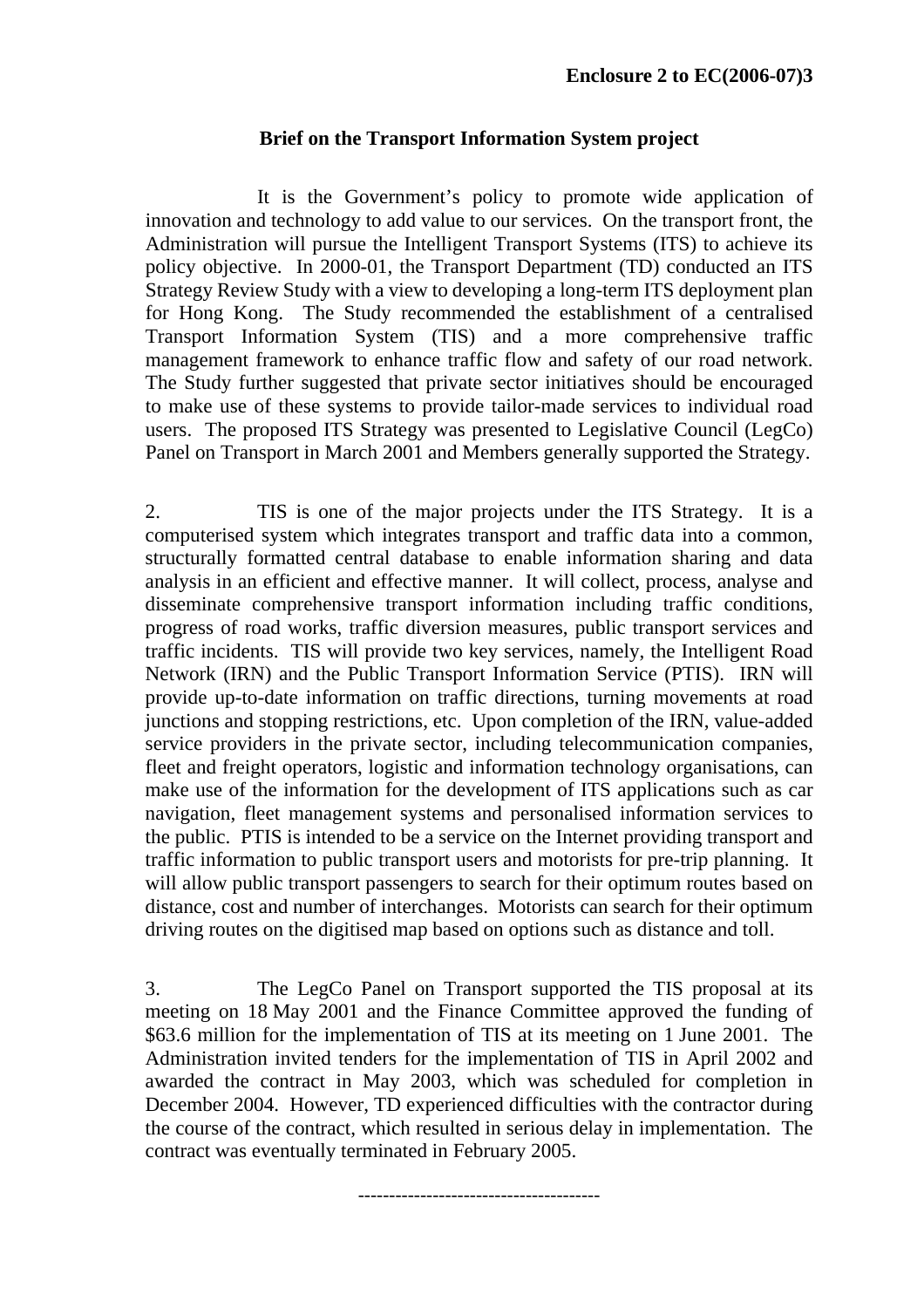#### **Scope and Key Tasks for the Implementation of the Transport Information System**

#### **Scope**

There are over 200 transport and traffic datasets in various formats in the offices of the Transport Department (TD) located at seven main locations. The scope for the implementation of the Transport Information System is as follows –

- (a) build a central data warehouse of transport and traffic data to unify the business functional modules into a common browser-based user interface over a departmental portal to facilitate the day-to-day operation of TD;
- (b) build an application module from the data warehouse for Traffic and Transport Information Services into a common browser-based user interface over a public portal through a website to display traffic and transport information to the general public;
- (c) build a service package of updated information from the data warehouse to support provision of an Intelligent Road Network to value-added service providers;
- (d) make available on-line access to other government departments: Highways Department for co-ordination with its maintenance programme and strategic project implementation; Hong Kong Police Force and Fire Services Department for the provision of transport and traffic information for their dispatch management systems; and
- (e) provide the data, communication and application interface protocol standards for the industry to provide a conducive environment for promoting Intelligent Transport Systems applications in Hong Kong.

#### **Key tasks**

Chief Engineer/Intelligent Transport and his project team would be responsible for managing the contractor and liaising with concerned parties with respect to the following tasks to ensure the timely and successful delivery of the system –

(a) perform project management and quality assurance for the successful implementation of the system within the specified implementation plan and approved budget;

 $/(b)$  .....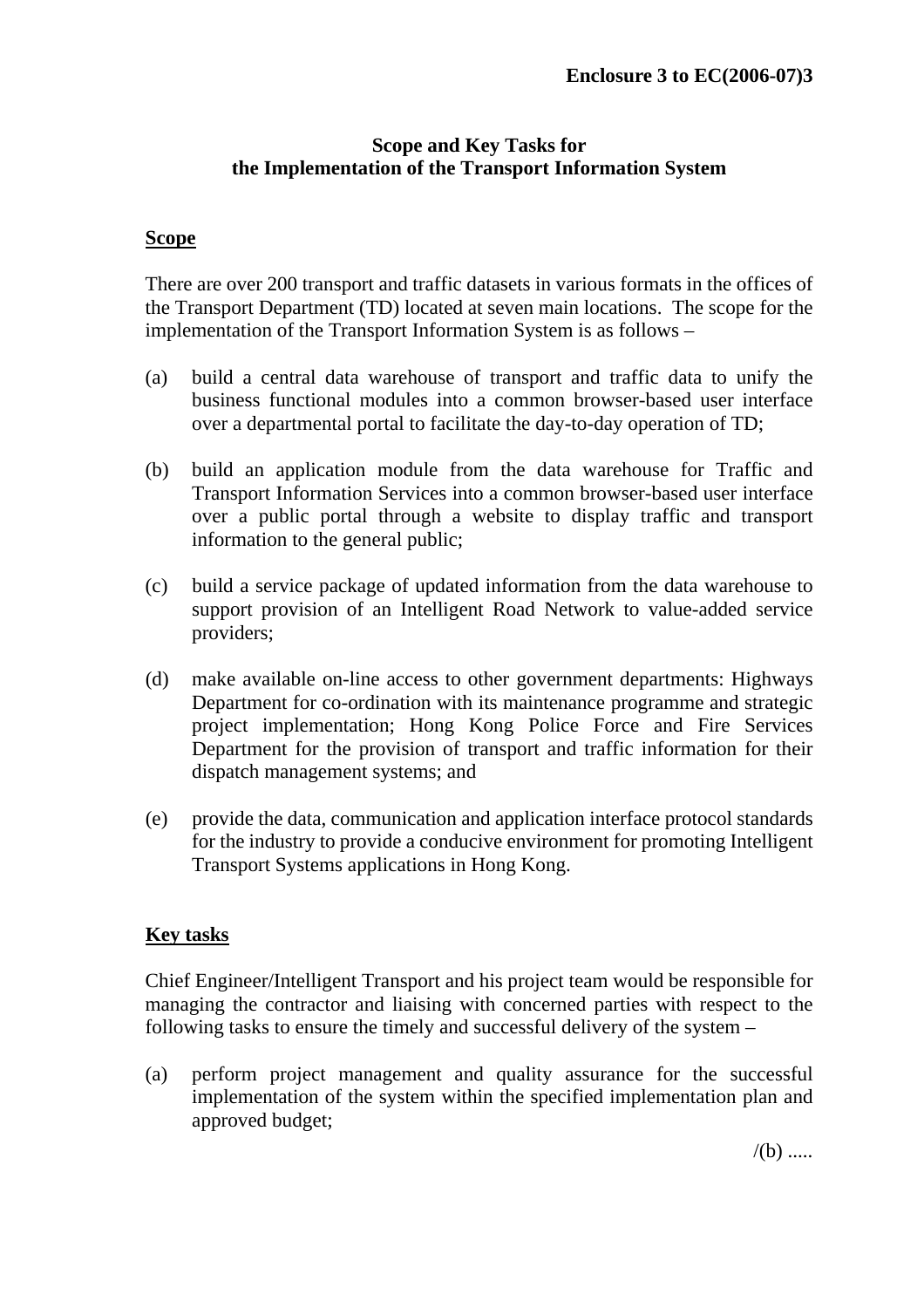- (b) supervise and co-ordinate the implementation services including system analysis and design, application development, data standardisation, conversion and migration, network design and configuration, system acceptance testing and commissioning, training, documentation, etc.;
- (c) arrange for site preparation, supply, delivery, installation, interfacing and integration of hardware and software, disaster recovery facilities, communication cabling and other equipment;
- (d) liaise with government departments and transport operators to agree upon data exchange and sharing;
- (e) conduct business process re-engineering and formulate the implementation plan; and
- (f) arrange on-going system support and maintenance services.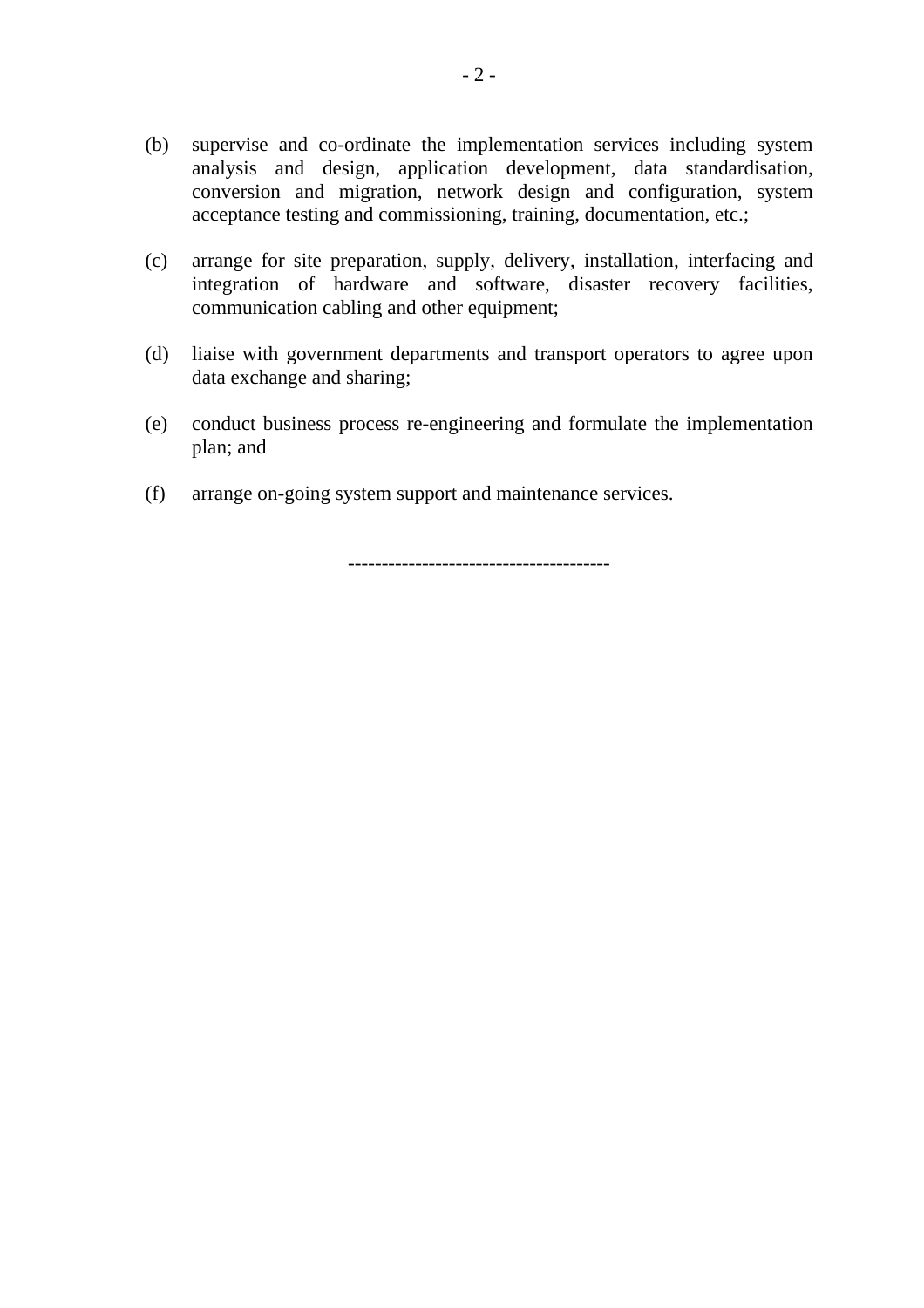# **Initiatives under the Intelligent Transport Systems (ITS) Strategy undertaken by other Chief Engineers in Transport Department**

#### **Journey Time Indication System (JTIS)**

 JTIS is designed to advise motorists of the estimated journey time for travelling from Hong Kong Island to Kowloon via the three cross-harbour tunnels. Chief Engineer/Intelligent Transport has successfully implemented such a system on Hong Kong Island by installing digital journey time indicators at critical traffic diversion points in 2003 and launching a Traffic Speed Map on the internet in 2005. The digital indicators and the Traffic Speed Map have been operating satisfactorily. We plan to expand the JTIS system to major approach roads to the road-harbour crossings on the Kowloon side to provide more information to the motorists. As the technologies involved in the JTIS are also applicable to surveys on journey time, traffic speed, traffic flow, etc., the new JTIS project on the Kowloon side has been taken up by Chief Engineer/Traffic and Transport Survey, who is currently looking after traffic and transport survey matters in the department, with a view to optimising the use of resources.

#### **Traffic Management and Information Centre (TMIC)**

2. The ITS Strategy has also proposed to set up a TMIC that would have direct control of all the Area Traffic Control (ATC) systems and Traffic Control and Surveillance systems; and provide real-time traffic information to the media and the public via the Transport Information System. As a pilot scheme, a Traffic Control Centre (TCC) was set up in TD's Headquarters in August 2003, comprising the Emergency Transport Co-ordination Centre (ETCC) and the control centre of the ATC and Closed Circuit Television (CCTV) systems for the New Territories. In the light of experience in operating the TCC and taking the advantage of the latest communication technology, we have revised our plan for the TMIC project. Instead of accommodating all the traffic control facilities in a single TMIC, we plan to set up two separate centres, viz. an enhanced ETCC and an Area Traffic Control Centre (ATCC), each with their own distinct functions. The enhanced ETCC, transformed from the existing TCC, will specialise in handling emergency transport incidents, including dissemination of incident information. The ATCC, on the other hand, will accommodate and control the day-to-day operation of all the traffic control facilities in the territory. The facilities of the two centres will be inter-connected to maximise their respective functions. It would be more appropriate for Chief Engineer/Traffic Control to oversee the setting up of these two centres as he is currently responsible for the ATC and CCTV systems including planning and construction of the associated control centres.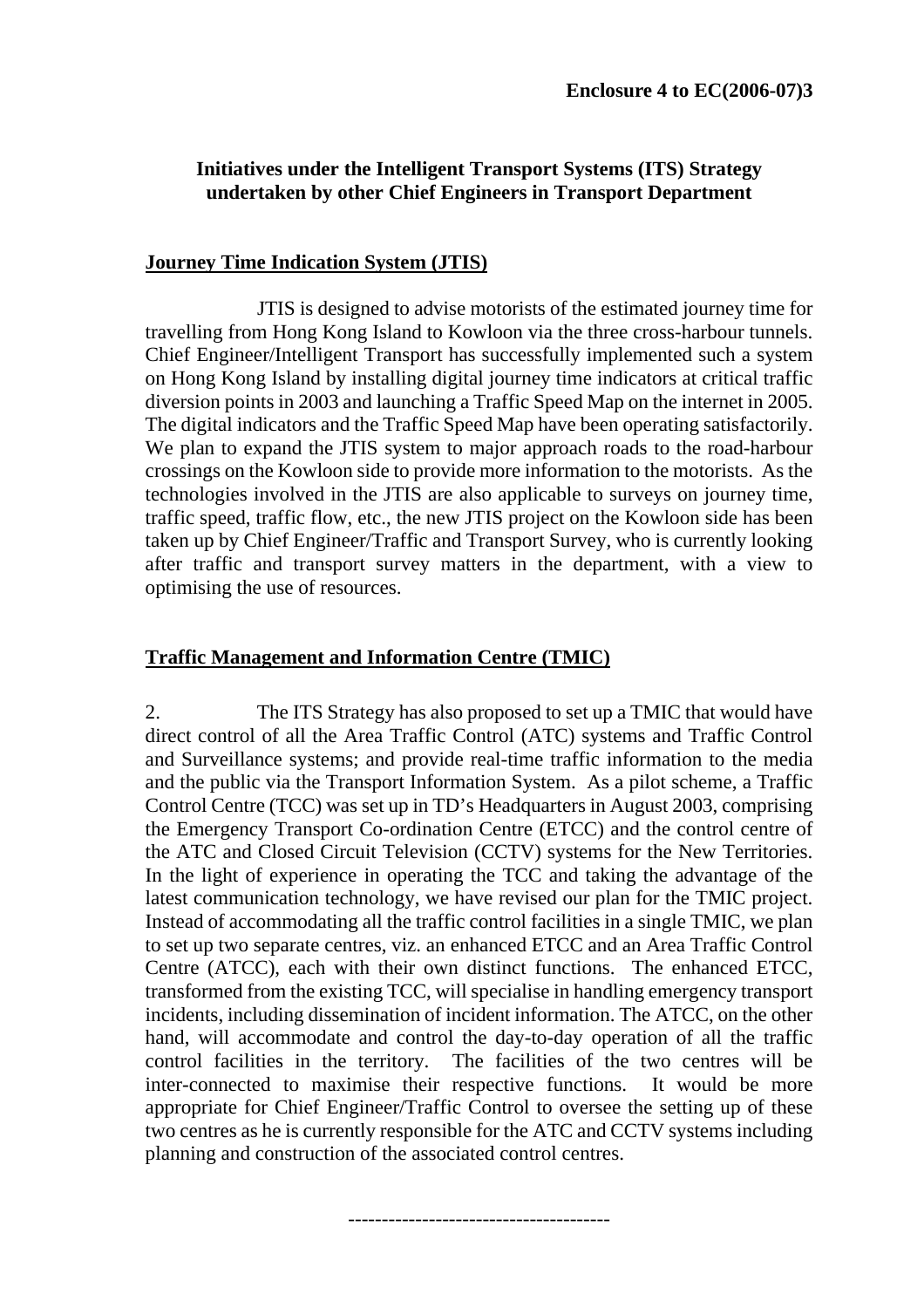#### **Revised Job Description for Chief Engineer/Intelligent Transport**

**Rank** : Chief Engineer (D1)

**Responsible to :** Assistant Commissioner for Transport/Technical Services (D2)

#### **Main Duties and Responsibilities** –

- 1. To promote the development of Intelligent Transport Systems (ITS) in Hong Kong through public/private collaboration.
- 2. To manage the implementation of the Transport Information System (TIS).
- 3. To co-ordinate and liaise with other branches in Transport Department, other government departments, transport operators, system suppliers/integrators and service providers for the implementation of ITS including TIS.
- 4. To plan and implement the provision of Traffic Control and Surveillance Systems on the existing and future Strategic Road Network under major road projects.
- 5. To provide advice and guidance for the development of information technology (IT) in Transport Department.
- 6. To supervise the effective use and maintenance of existing information systems and infrastructure in Transport Department.
- 7. To plan and co-ordinate resources for new initiatives of ITS and IT applications.
- 8. To consult Transport Advisory Committee, Legislative Council Panel on Transport and other concerned parties, and attend meetings as necessary, on the development of ITS in Hong Kong.
- 9. To oversee the administration of the Intelligent Transport Division (comprising the Intelligent Transport Section, Traffic Control and Surveillance Section, Computer Services Section and Infrastructure Section).